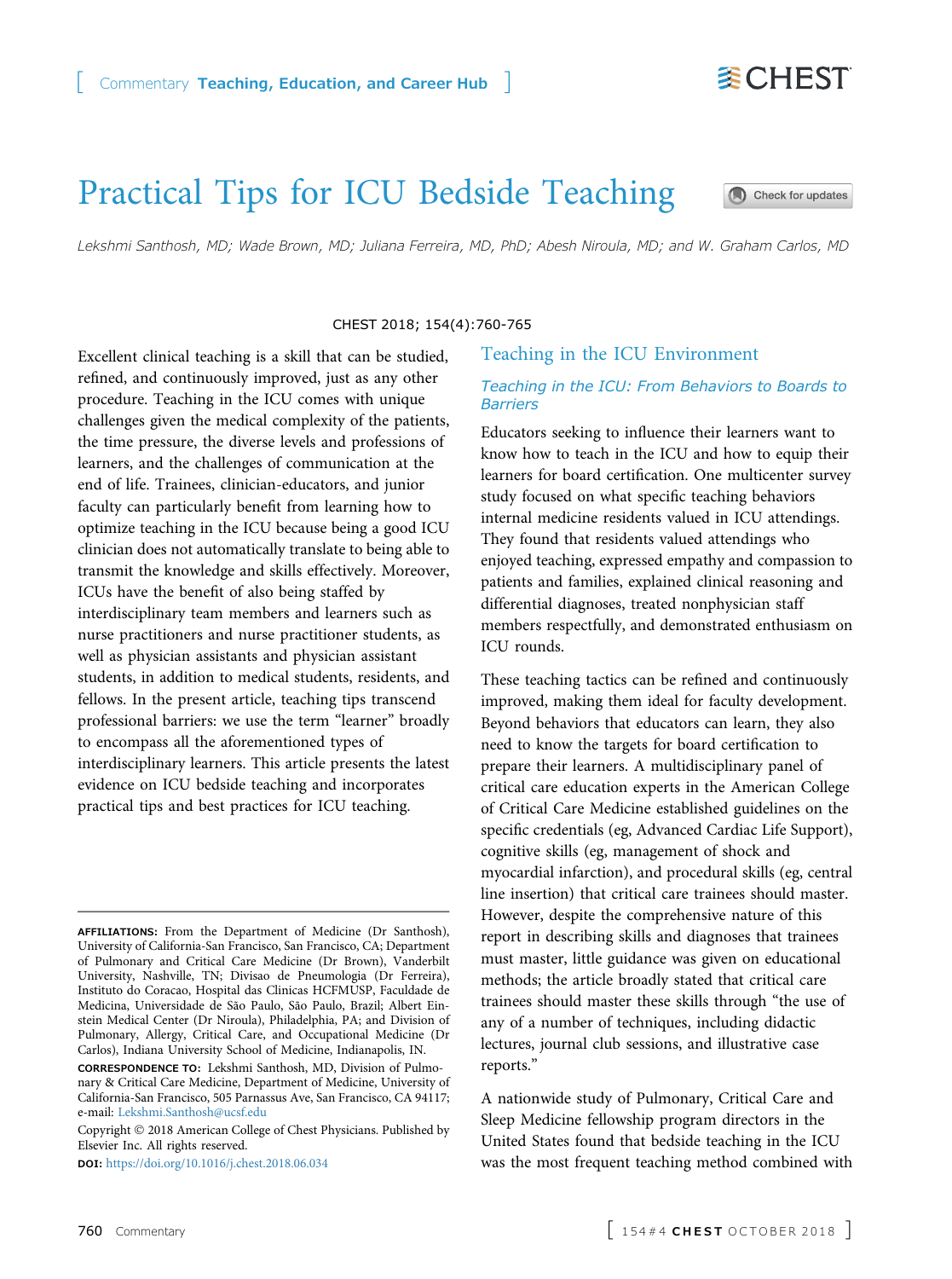| TABLE 1 ] "One-Minute Preceptor" Rapid Teaching Model With an ICU Example of Hemoptysis |  |  |  |  |
|-----------------------------------------------------------------------------------------|--|--|--|--|
|                                                                                         |  |  |  |  |

| One-Minute Preceptor<br>Framework    | Teaching Script With ICU Case Example                                                                                         |  |  |  |  |  |
|--------------------------------------|-------------------------------------------------------------------------------------------------------------------------------|--|--|--|--|--|
| Get a commitment from<br>the learner | "How do you approach hemoptysis?"                                                                                             |  |  |  |  |  |
| Probe for supporting<br>evidence     | "How do you know it's diffuse alveolar hemorrhage (DAH) in this case?"                                                        |  |  |  |  |  |
| Teach general rules                  | "DAH can actually present without hemoptysis."                                                                                |  |  |  |  |  |
| Reinforce correct<br>hehaviors       | "You are right that thrombocytopenia is a risk factor."                                                                       |  |  |  |  |  |
| Correct errors                       | "But remember that the patient's platelet count is not low enough to be the sole explanation<br>for hemoptysis in this case." |  |  |  |  |  |

informal case-based teaching sessions (91%) or didactic lectures (75%). Although bedside teaching was the most frequent teaching method used in the ICU, there is no clear standardized approach to critical care education.

However, there are barriers to consistent and effective bedside teaching in the ICU, related to both faculty and trainees. Faculty barriers include clinical workload and lack of protected time and funding, as well as the Accreditation Council for Graduate Medical Education regulations, which have consequences on resident continuity of care, attitudes, and availability for teaching. Interestingly, 63% of respondents believed that faculty had changed their approach to teaching in the ICU as a result of trainee duty hour restrictions.

In the face of these barriers, how can faculty and trainees maximize their teaching while in the busy ICU environment? The next sections focus on practical evidence-based tips and tricks to improve teaching in the ICU.

### Teaching Under Time Pressure

The ICU clinical environment is extremely fast-paced, with the possibility of multiple patients decompensating at the same time; teaching, therefore, has to be timeefficient and high-yield. Previous studies have found that time pressures and high clinical workloads were the most significant barriers for faculty to change their teaching styles in the ICU. Fortunately, there is robust medical educational literature from the outpatient, ED, and inpatient settings discussing how to approach teaching in a time crunch.

Within minutes, the teacher can quickly assess the needs of individual learners by asking questions, selecting a model for rapid teaching such as the "1-minute preceptor" model, and providing quick constructive and corrective feedback on performance. This model was

originally based on the five-step "microskills" framework for clinical teaching initially developed for outpatient clinic-based faculty precepting: it encourages teachers to get a commitment from the learner, probe for supporting evidence, teach general rules, reinforce correct behaviors, and correct errors. The 1-minute preceptor model and an ICU teaching example are shown in Table 1.

Mini-chalk talks are another useful method of quick, efficient bedside teaching that eschew lengthy PowerPoint presentations in favor of brief, visual, onthe-fly teaching moments (Table 2). On busy ICU rounds, preselecting which patients would be best for the focus of certain bedside teaching points is an effective and practical way to incorporate teaching in a timeefficient manner. Preselecting patients for high-yield teaching is frequently done in the outpatient setting, and

#### TABLE 2 ] Tips for Mini-Chalk Talks at the Bedside

- Use case examples recently seen on-service to build up a "bank" of mini-chalk talk topics
- Take time to practice and hone the talk in advance, but be flexible to accommodate learners' questions – purely ad lib talks can be unfocused
- Use simple, high-yield figures, such as Venn diagrams, simple tables, flow charts, graphs, timelines,  $2 \times 2$ tables, etc, instead of PowerPoint slides
- Consider "gamification" of the teaching session to encourage participation (eg, set up a competition to see what team can assemble a thoracentesis kit accurately in the shortest amount of time)
- Consider holding your mini-chalk talk outside of a traditional conference room (eg, at the bedside, outside the patient's room on rounds, etc)
- $\blacksquare$  Avoid the temptation to over-teach multiple short high-yield teaching sessions about different aspects of the same talk may lead to better retention than one long PowerPoint presentation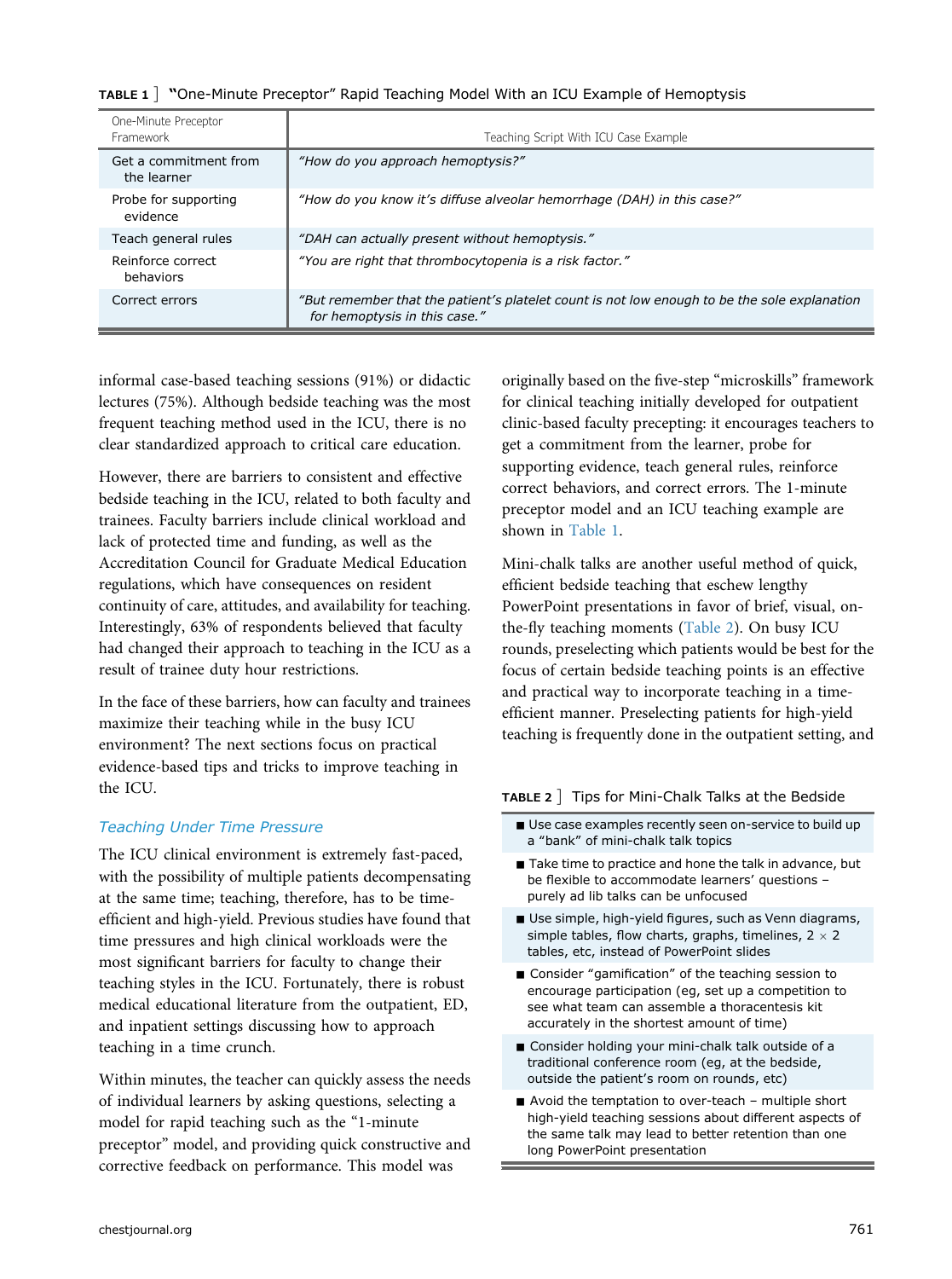this technique can be effectively applied in the ICU to save time and focus bedside teaching.

## Teaching Tips for the Bedside and ICU Rounds

"Twelve tips to improve bedside teaching" is the title of a concise and comprehensive article that describes key strategies involved in bedside teaching prior to rounding, during rounds, and following rounds (Table 3). These twelve tips highlight intentional work to be done prior to, during, and following rounds to maximize the effectiveness of the bedside teaching encounter. Prior to rounds, the teacher needs to prepare for the session, plan the session, and orient learners to the session. During rounds, the teacher should introduce the team to the patient, model an ideal physician-patient interaction, observe trainees keenly, provide teaching points, and summarize learning points. Following

#### TABLE 3 ] Key Framework for Bedside Teaching From Ramani's "Twelve Tips to Improve Bedside Teaching"

#### Prior to rounds

- 1. Preparation: review the curriculum, know the teaching audience, improve their own subject knowledge, and consider further training in education
- 2. Planning: outline clear goals/expectations for the teaching encounter
- 3. Orientation: orient learners with session plan and goals/objectives for the session

#### During rounds

- 4. Introduction: Introduce team to patient and explicitly state that this moment is a teaching encounter
- 5. Interaction: Treat patient as a role model of an ideal physician-patient interaction
- 6. Observation: Keenly observe learners' interaction with the patient to learn more about modifying the session
- 7. Instruction: Engage the learner in the teachable moment and gently correct if errors are made
- 8. Summarization: Summarize teaching points from the encounter

#### Following rounds

- 9. Debriefing: Explicitly leave time to debrief outside the room to answer questions, raise more questions, assign readings
- 10. Feedback: Build-in time for feedback about the teaching encounter itself
- 11. Reflection: Personally reflect on what went well and what could be improved upon for next time
- 12. Preparation: Use insights from reflection to prepare and improve next session

rounds, the teacher is encouraged to build-in time for debriefing, feedback, and reflection, using these to prepare for the next session.

The published literature on teaching techniques specific to the ICU is more limited. Given the time barriers we have previously discussed, ICU bedside teaching has to be deliberately and carefully refined. Educators should thoughtfully consider the limited scope of a bedside teaching session and resist the temptation to over-teach. Instead, giving a brief 5-min to 15-min talk at the bedside that is relevant to current or recently admitted ICU patients may be more helpful.

Carlos et al describe a useful framework to discuss how to incorporate ICU teaching in minimal time at the bedside: the CARE framework focuses on learning climate, attention to the teaching encounter, critical reasoning, and learner evaluation (Table 4).

Hayes et al specifically expand on teaching the "R" of the CARE framework, focusing on clinical reasoning in the ICU. They recommend explicitly teaching the cognitive science behind type 1 and type 2 systems of thinking, discussing cognitive biases and how to mitigate them, modeling and teaching inductive reasoning, using

#### TABLE 4 ] Features of the CARE Framework From Carlos et al ("Teaching at the Bedside: Maximal Impact in Minimal Time")

| Climate $(C)$                                                     |
|-------------------------------------------------------------------|
| Set learner expectations and be explicit regarding<br>observation |
| Avoid medical jargon and one-upmanship                            |
| Explain purpose of encounter and encourage<br>participation       |
| Set patient expectations and ask permission                       |
| Attention (A)                                                     |
| Plan encounter in advance                                         |
| Remain focused in the moment                                      |
| Keep content relevant for all learners                            |
| Maintain democratic leadership style                              |
| Reasoning (R)                                                     |
| Encourage hypothesis-driven examination                           |
| Ask probing questions                                             |
| Avoid "read-my-mind: questions                                    |
| Give formative feedback focused on behaviors                      |
| Evaluation (E)                                                    |
| Avoid pointed criticism                                           |
| Encourage reflection after the encounter                          |
| Compile observations for summative feedback                       |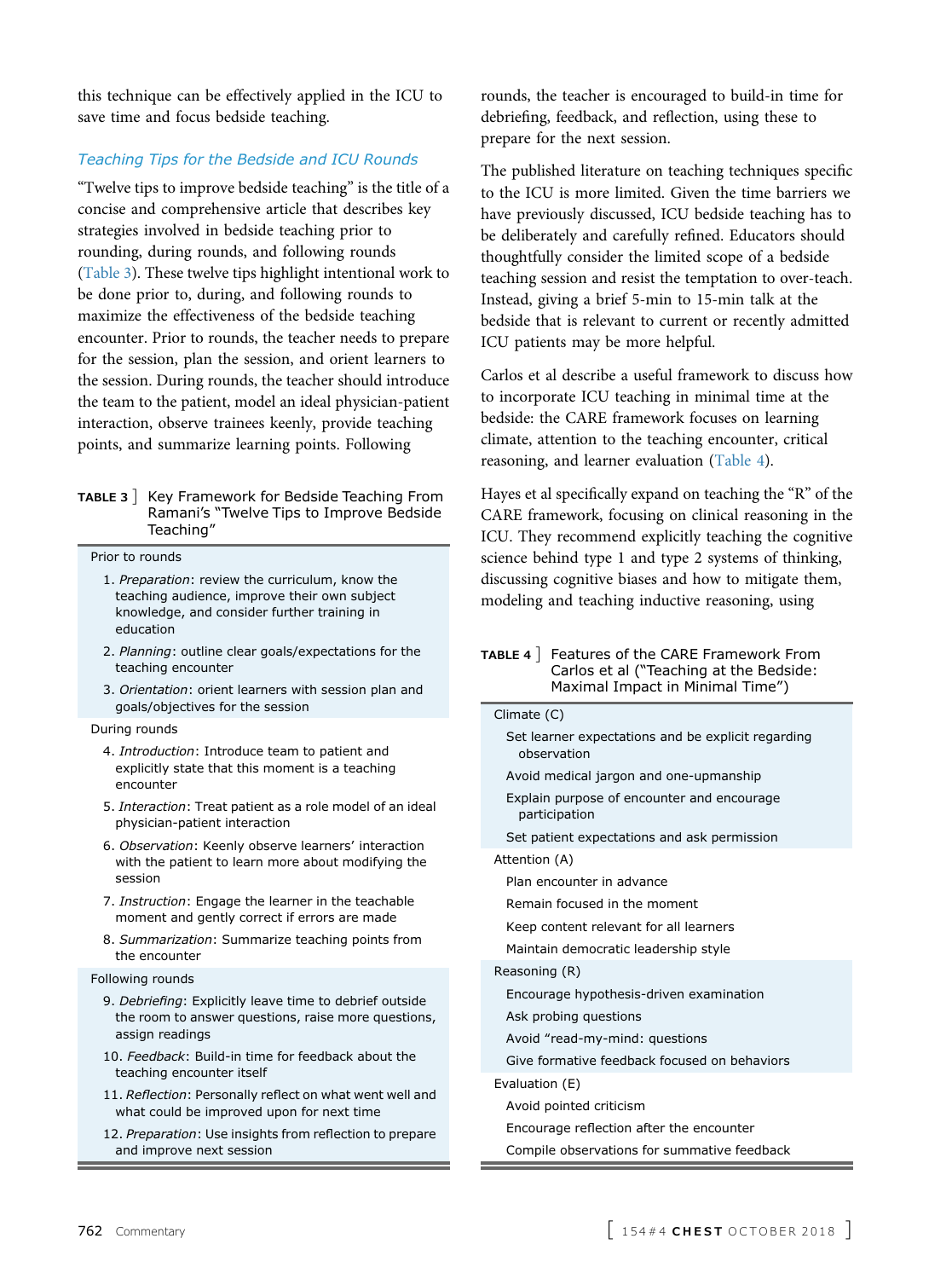#### <span id="page-3-0"></span>TABLE 5 ] Critical Components of Crew Resource Management With Skills and Examples

Situational awareness: Active involvement of all team members to visualize and acknowledge the field

- Skill: Closed-loop communication helps incorporate the perspectives of all team members and allows verbal "teach-back" of actions
- Example: Physician: "Let's set a goal for this patient to get out of bed today." Physical Therapist: "Agreed, I'll make it a goal to at least mobilize the patient out of bed to chair once today." Physician: "Yes, thank you for clarifying."

Problem identification: Use of voluntary, active, and open communication to declare concerns.

- Skill: Shared mental models help ensure all team members are on the same page about the problem
- Example: "At this point, I'd like to summarize where we are with this patient and get your feedback and perspectives before we talk to the family again."

Decision-making: Generation of alternative acceptable solutions through accurate anticipation and diagnosis of problems.

- Skill: Inviting consensus helps rely on the expertise of multiple team members to ensure that diverse opinions are considered to avoid premature closure
- Example: "Team, I'd like each one of you to weigh in on whether or not the patient is ready for extubation.'

Workload distribution: Assignment of tasks so that no team member is overloaded.

- Skill: Intentional delegation and communication of who performs specific tasks
- Example: "As our ICU Team Pharmacist, could you please look up whether the new antibiotic could be associated with the abnormal liver function tests?"

questions to stimulate critical thinking, and providing feedback on critical thinking.

The CARE framework and the critical reasoning strategies provide learner-focused practical tips for ICU trainees and faculty alike to incorporate into ICU bedside teaching.

# Teaching ICU Knowledge and Skills

## Teaching Team Management

The ICU team is diverse and interdisciplinary. It may include various professionals such as pharmacy, nursing, and respiratory therapy, as well as differing learner levels from students to fellows. Lessons in communication have been learned from the airline industry. The aviation Crew Resource Management curriculum promotes cooperation and coordination of skills that parallels health care models (Table 5). This model has been increasingly used in the quality improvement literature in health care, but it has been explored in less detail in medical education (outside of the simulation literature).

Key components to effective bedside teaching with a team include orienting all involved to roles, responsibilities, and expectations. Open communication should be encouraged, and educators should strive to create a learning environment that is safe and fosters inquisitive discussion and critical thinking. Finally, interprofessional education can occur outside the hospital as well. Several courses that include simulation have been developed to train teams together. Ensuring psychological safety of all interprofessional team members is critical to ensure high-performing teams, especially during high-stakes situations such as resuscitations and codes.

## Teaching Patient and Family Communication Skills in the ICU

The literature on bedside teaching in the ICU has often focused on the transmission of medical knowledge, but ICU teaching is also particularly unique for its focus on communication, particularly at the end of life. Teaching about communication, specifically in the context of family meetings in the ICU, is another invaluable skill for trainees and a teaching opportunity for faculty and fellows. Miller et al argue that communication in the ICU should be taught similarly to invasive procedures (eg, central line insertions) by focusing on training, observation, and feedback on communication skills to



Figure 1 – Communication in family meetings in the "house" model outlined by Bhang and Iregui. Figure adapted from Bhang TN, Iregui JC. Creating a climate for healing: a visual model for goals of care discussions. J Palliat Med. 2013;16(7):718-718.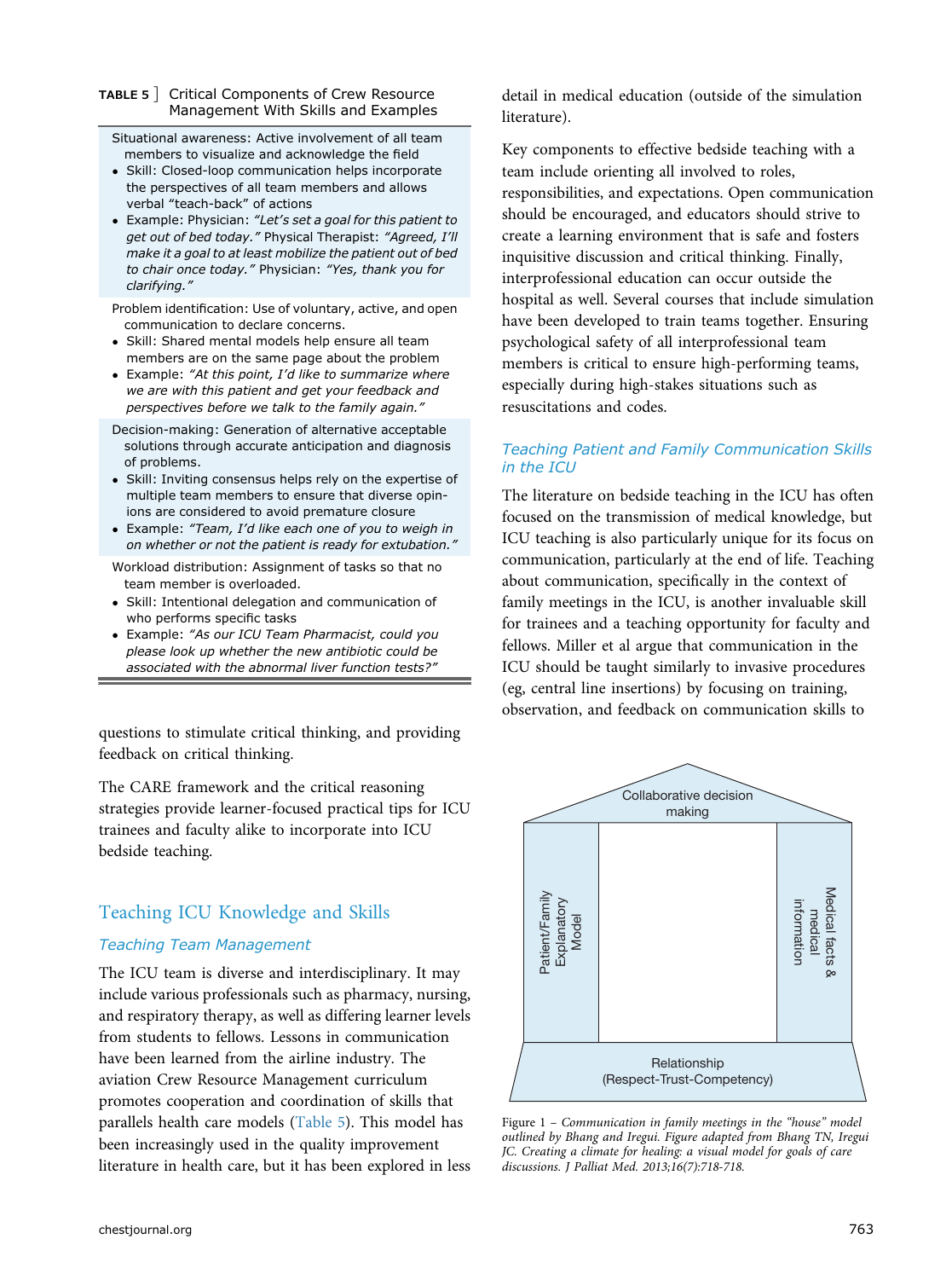#### TABLE 6 ] Six-Step Framework for Procedural Skills Teaching

- 1. Learn: Learn about the procedure via reading or videos.
- Example: "Please review the New England Journal of Medicine video on thoracentesis before this afternoon's procedure."
- 2. See: Instructor demonstrates the skill, first nonverbally, then going through the individual steps with verbal description.
- Example: "First I'm going to show you how to do the thoracentesis on the mannequin simulator, then I'm going to show you again, this time, talking you through each step."

3. Practice: Deliberate practice on simulator

- Example: "For this next step, I'd like you to really focus on keeping the needle perpendicular to the patient's body."
- 4. Prove: Summative assessment and feedback on simulator
- Example: "Now I'm going to watch you do an entire thoracentesis on the mannequin simulator and give you feedback afterwards."

5. Do: Direct supervision of performance on human Example: "I'm going to directly supervise you doing your first thoracentesis on the patient."

- 6. Maintain: Maintenance of skill through clinical practice supplemented by simulation as needed
- Example: "It's been over a year since your last thoracentesis, so let's return to the simulation lab to refresh ourselves quickly."

Adapted from Sawyer et al. Learn, see, practice, prove, do, maintain: an evidence-based pedagogical framework for procedural skill training in medicine. Acad Med. 2015;90(8):1025-1033.

achieve mastery. Some training programs have adopted required communication training during ICU rotations and have found improvement in residents' perceived skills and positive family member responses. Bhang and Iregui recommend that family meetings be structured on the foundation of a relationship of trust, framed by the patient and family explanatory models as well as the medical facts, and supported by collaborative decisionmaking ([Fig 1](#page-3-0)).

Hinkle et al provide a series of tips focusing on communication skills for difficult conversations in a clinical situation, which are particularly applicable to the ICU setting. They recommend assessing the learners' baseline communication skills as well as their understanding of the clinical situation and then matching the learners' educational needs with their assigned roles in the difficult conversation. Prior to a family meeting, the meeting agenda should be reviewed with the learner; the instructor should prepare for the meeting by discussing the learner's individual goals and

reviewing pertinent communication skills ahead of time. Once in the meeting itself, the patient and family should be informed that the trainee will lead the meeting, and the instructor should actively observe and take notes during the encounter. It is important to avoid interruptions yet be prepared to step in if needed. Following the encounter, the learner should be debriefed, providing opportunities for reflection and corrective feedback, while making an action plan for the future.

# Teaching Procedural Skills

Teaching procedures in the ICU is also an important part of the educational experience. A six-step framework for teaching of procedural skills can help the instructors best communicate the information (Table 6). First, learners have to acquire the cognitive knowledge about the procedure through learning about it in didactic lectures and observing the procedure itself. The learner then ideally should practice the procedure using simulation and prove competency prior to performing the procedure on a patient. The learner then graduates to performing the procedure on the patient while being observed by the teacher. Continuing practice helps maintain these skills. This "learn, see, practice, prove, do, maintain" framework is easy to implement even in the busy ICU and goes beyond the simple "see one, do one, teach one" model.

# **Conclusions**

ICU bedside teaching is a formative experience for physicians and professionals. The ICU environment is conducive to teaching critical thinking skills and demonstrating key communication skills such as empathy. For bedside teaching to remain valuable, we encourage educators to pay attention to details throughout the rounding process (prior to, during, and following rounds). Educators frequently perceive that time is the biggest barrier to ICU teaching; we therefore have highlighted tactics for teaching "on the fly" that are high value, such as the 1-minute preceptor and use of mini-lectures. In the ICU specifically, the CARE teaching framework focuses on learning climate, attention to the teaching encounter, critical reasoning, and learner evaluation. These proven successful strategies will hopefully inspire instructors to practice continuous quality improvement of their teaching skills.

# Acknowledgments

Financial/nonfinancial disclosures: None declared.